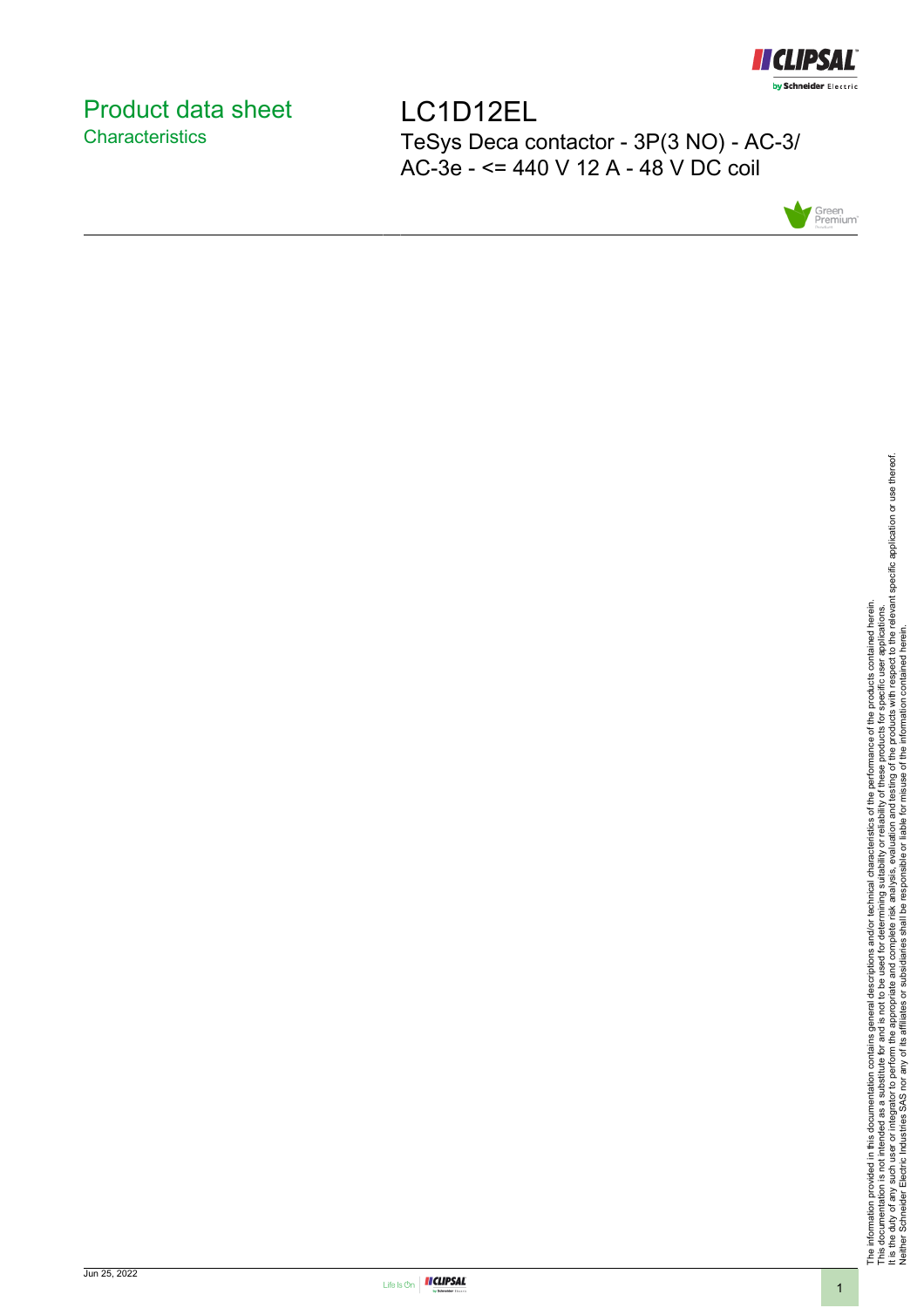

| Main                                           |                                                                                                                                                                                                                                                                                                                                                                                                                                                         |
|------------------------------------------------|---------------------------------------------------------------------------------------------------------------------------------------------------------------------------------------------------------------------------------------------------------------------------------------------------------------------------------------------------------------------------------------------------------------------------------------------------------|
| Range                                          | TeSys<br><b>TeSys Deca</b>                                                                                                                                                                                                                                                                                                                                                                                                                              |
| Product name                                   | TeSys D<br>TeSys Deca                                                                                                                                                                                                                                                                                                                                                                                                                                   |
| Product or component<br>type                   | Contactor                                                                                                                                                                                                                                                                                                                                                                                                                                               |
| Device short name                              | LC <sub>1</sub> D                                                                                                                                                                                                                                                                                                                                                                                                                                       |
| Contactor application                          | Motor control<br>Resistive load                                                                                                                                                                                                                                                                                                                                                                                                                         |
| Utilisation category                           | $AC-4$<br>$AC-3$<br>$AC-1$<br>AC-3e                                                                                                                                                                                                                                                                                                                                                                                                                     |
| Poles description                              | 3P                                                                                                                                                                                                                                                                                                                                                                                                                                                      |
| Power pole contact<br>composition              | 3 NO                                                                                                                                                                                                                                                                                                                                                                                                                                                    |
| [Ue] rated operational<br>voltage              | Power circuit: <= 690 V AC 25400 Hz<br>Power circuit: $\leq$ 300 V DC                                                                                                                                                                                                                                                                                                                                                                                   |
| [le] rated operational<br>current              | 25 A (at <60 °C) at <= 440 V AC AC-1 for power<br>circuit<br>12 A (at <60 $^{\circ}$ C) at <= 440 V AC AC-3 for power<br>circuit<br>12 A (at <60 °C) at <= 440 V AC AC-3e for power<br>circuit                                                                                                                                                                                                                                                          |
| Motor power kW                                 | 3 KW at 220230 V AC 50/60 Hz (AC-3)<br>5.5 KW at 380400 V AC 50/60 Hz (AC-3)<br>5.5 KW at 415440 V AC 50/60 Hz (AC-3)<br>7.5 KW at 500 V AC 50/60 Hz (AC-3)<br>7.5 KW at 660690 V AC 50/60 Hz (AC-3)<br>3.7 KW at 400 V AC 50/60 Hz (AC-4)<br>3 KW at 220230 V AC 50/60 Hz (AC-3e)<br>5.5 KW at 380400 V AC 50/60 Hz (AC-3e)<br>5.5 KW at 415440 V AC 50/60 Hz (AC-3e)<br>7.5 KW at 500 V AC 50/60 Hz (AC-3e)<br>7.5 kW at 660690 V AC 50/60 Hz (AC-3e) |
| Motor power HP (UL /<br>CSA)                   | 0.5 Hp at 115 V AC 50/60 Hz for 1 phase motors<br>2 Hp at 230/240 V AC 50/60 Hz for 1 phase motors<br>3 Hp at 200/208 V AC 50/60 Hz for 3 phases motors<br>3 Hp at 230/240 V AC 50/60 Hz for 3 phases motors<br>7.5 Hp at 460/480 V AC 50/60 Hz for 3 phases<br>motors<br>10 hp at 575/600 V AC 50/60 Hz for 3 phases motors                                                                                                                            |
| Control circuit type                           | DC low consumption                                                                                                                                                                                                                                                                                                                                                                                                                                      |
| [Uc] control circuit<br>voltage                | 48 V DC                                                                                                                                                                                                                                                                                                                                                                                                                                                 |
| Auxiliary contact<br>composition               | 1 NO + 1 NC                                                                                                                                                                                                                                                                                                                                                                                                                                             |
| [Uimp] rated impulse<br>withstand voltage      | 6 kV conforming to IEC 60947                                                                                                                                                                                                                                                                                                                                                                                                                            |
| Overvoltage category                           | Ш                                                                                                                                                                                                                                                                                                                                                                                                                                                       |
| [Ith] conventional free<br>air thermal current | 25 A (at 60 °C) for power circuit<br>10 A (at 60 °C) for signalling circuit                                                                                                                                                                                                                                                                                                                                                                             |
| Irms rated making<br>capacity                  | 250 A at 440 V for power circuit conforming to IEC<br>60947<br>140 A AC for signalling circuit conforming to IEC<br>60947-5-1<br>250 A DC for signalling circuit conforming to IEC<br>60947-5-1                                                                                                                                                                                                                                                         |
| Rated breaking capacity                        | 250 A at 440 V for power circuit conforming to IEC<br>60947                                                                                                                                                                                                                                                                                                                                                                                             |
| [Icw] rated short-time<br>withstand current    | 105 A 40 °C - 10 s for power circuit<br>210 A 40 °C - 1 s for power circuit<br>30 A 40 °C - 10 min for power circuit<br>61 A 40 °C - 1 min for power circuit<br>100 A - 1 s for signalling circuit<br>120 A - 500 ms for signalling circuit<br>140 A - 100 ms for signalling circuit                                                                                                                                                                    |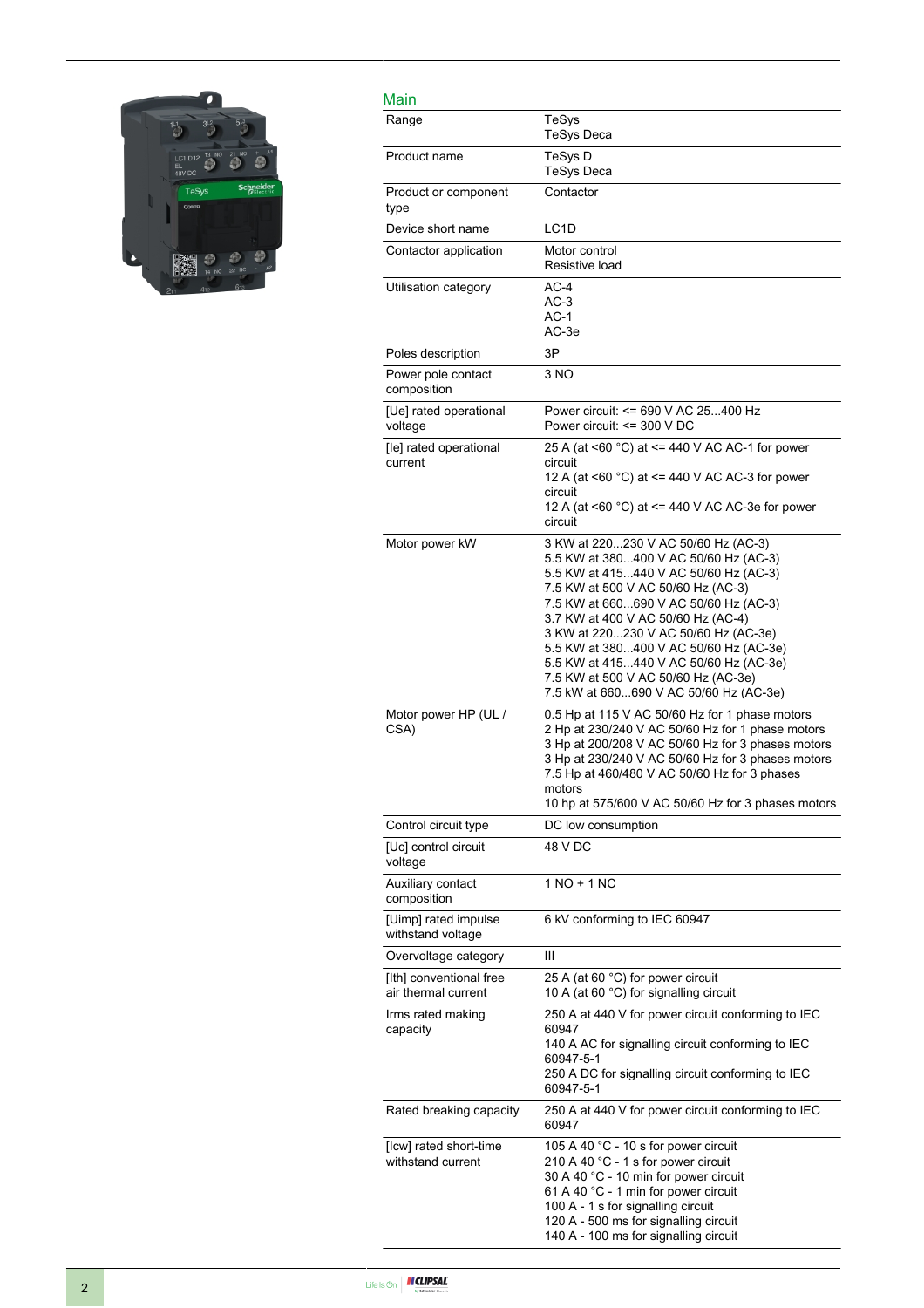| Associated fuse rating           | 10 A gG for signalling circuit conforming to IEC<br>60947-5-1<br>40 A gG at <= 690 V coordination type 1 for power<br>circuit<br>25 A gG at <= 690 V coordination type 2 for power                                                                                                                                                                                                                                                                                                                                                                                                                                                                                                                                                                                                                                                                                                                                                                                                                                                                                                                                                                                                                                                               |
|----------------------------------|--------------------------------------------------------------------------------------------------------------------------------------------------------------------------------------------------------------------------------------------------------------------------------------------------------------------------------------------------------------------------------------------------------------------------------------------------------------------------------------------------------------------------------------------------------------------------------------------------------------------------------------------------------------------------------------------------------------------------------------------------------------------------------------------------------------------------------------------------------------------------------------------------------------------------------------------------------------------------------------------------------------------------------------------------------------------------------------------------------------------------------------------------------------------------------------------------------------------------------------------------|
| Average impedance                | circuit<br>2.5 mOhm - Ith 25 A 50 Hz for power circuit                                                                                                                                                                                                                                                                                                                                                                                                                                                                                                                                                                                                                                                                                                                                                                                                                                                                                                                                                                                                                                                                                                                                                                                           |
| [Ui] rated insulation<br>voltage | Power circuit: 690 V conforming to IEC 60947-4-1<br>Power circuit: 600 V CSA certified<br>Power circuit: 600 V UL certified<br>Signalling circuit: 690 V conforming to IEC 60947-1<br>Signalling circuit: 600 V CSA certified<br>Signalling circuit: 600 V UL certified                                                                                                                                                                                                                                                                                                                                                                                                                                                                                                                                                                                                                                                                                                                                                                                                                                                                                                                                                                          |
| Electrical durability            | 2 Mcycles 12 A AC-3 at Ue <= 440 V<br>0.8 Mcycles 25 A AC-1 at Ue <= 440 V<br>2 Mcycles 12 A AC-3e at Ue <= 440 V                                                                                                                                                                                                                                                                                                                                                                                                                                                                                                                                                                                                                                                                                                                                                                                                                                                                                                                                                                                                                                                                                                                                |
| Power dissipation per<br>pole    | 0.36 W AC-3<br>1.56 W AC-1<br>0.36 W AC-3e                                                                                                                                                                                                                                                                                                                                                                                                                                                                                                                                                                                                                                                                                                                                                                                                                                                                                                                                                                                                                                                                                                                                                                                                       |
| Front cover                      | With                                                                                                                                                                                                                                                                                                                                                                                                                                                                                                                                                                                                                                                                                                                                                                                                                                                                                                                                                                                                                                                                                                                                                                                                                                             |
| Mounting support                 | Rail<br>Plate                                                                                                                                                                                                                                                                                                                                                                                                                                                                                                                                                                                                                                                                                                                                                                                                                                                                                                                                                                                                                                                                                                                                                                                                                                    |
| Standards                        | CSA C22.2 No 14<br>EN 60947-4-1<br>EN 60947-5-1<br>IEC 60947-4-1<br>IEC 60947-5-1<br><b>UL 508</b><br>IEC 60335-1                                                                                                                                                                                                                                                                                                                                                                                                                                                                                                                                                                                                                                                                                                                                                                                                                                                                                                                                                                                                                                                                                                                                |
| <b>Product certifications</b>    | CCC<br>CSA<br>GOST<br>UL<br><b>RINA</b><br>BV<br>LROS (Lloyds register of shipping)<br><b>DNV</b><br>GL<br><b>UKCA</b>                                                                                                                                                                                                                                                                                                                                                                                                                                                                                                                                                                                                                                                                                                                                                                                                                                                                                                                                                                                                                                                                                                                           |
| Connections - terminals          | Power circuit: screw clamp terminals 1 cable(s) 1<br>4 mm <sup>2</sup> flexible without cable end<br>Power circuit: screw clamp terminals 2 cable(s) 1<br>4 mm <sup>2</sup> flexible without cable end<br>Power circuit: screw clamp terminals 1 cable(s) 1<br>4 mm <sup>2</sup> flexible with cable end<br>Power circuit: screw clamp terminals 2 cable(s) 1<br>2.5 mm <sup>2</sup> flexible with cable end<br>Power circuit: screw clamp terminals 1 cable(s) 1<br>4 mm <sup>2</sup> solid without cable end<br>Power circuit: screw clamp terminals 2 cable(s) 1<br>4 mm <sup>2</sup> solid without cable end<br>Control circuit: screw clamp terminals 1 cable(s) 1<br>4 mm <sup>2</sup> flexible without cable end<br>Control circuit: screw clamp terminals 2 cable(s) 1<br>4 mm <sup>2</sup> flexible without cable end<br>Control circuit: screw clamp terminals 1 cable(s) 1<br>4 mm <sup>2</sup> flexible with cable end<br>Control circuit: screw clamp terminals 2 cable(s) 1<br>2.5 mm <sup>2</sup> flexible with cable end<br>Control circuit: screw clamp terminals 1 cable(s) 1<br>4 mm <sup>2</sup> solid without cable end<br>Control circuit: screw clamp terminals 2 cable(s) 1<br>4 mm <sup>2</sup> solid without cable end |
| <b>Tightening torque</b>         | Power circuit: 1.7 N.m - on screw clamp terminals -<br>with screwdriver flat $\varnothing$ 6 mm<br>Power circuit: 1.7 N.m - on screw clamp terminals -<br>with screwdriver Philips No 2<br>Control circuit: 1.7 N.m - on screw clamp terminals -<br>with screwdriver flat $\varnothing$ 6 mm<br>Control circuit: 1.7 N.m - on screw clamp terminals -<br>with screwdriver Philips No 2<br>Control circuit: 1.7 N.m - on screw clamp terminals -<br>with screwdriver pozidriv No 2<br>Power circuit: 2.5 N.m - on screw clamp terminals -<br>with screwdriver pozidriv No 2                                                                                                                                                                                                                                                                                                                                                                                                                                                                                                                                                                                                                                                                       |

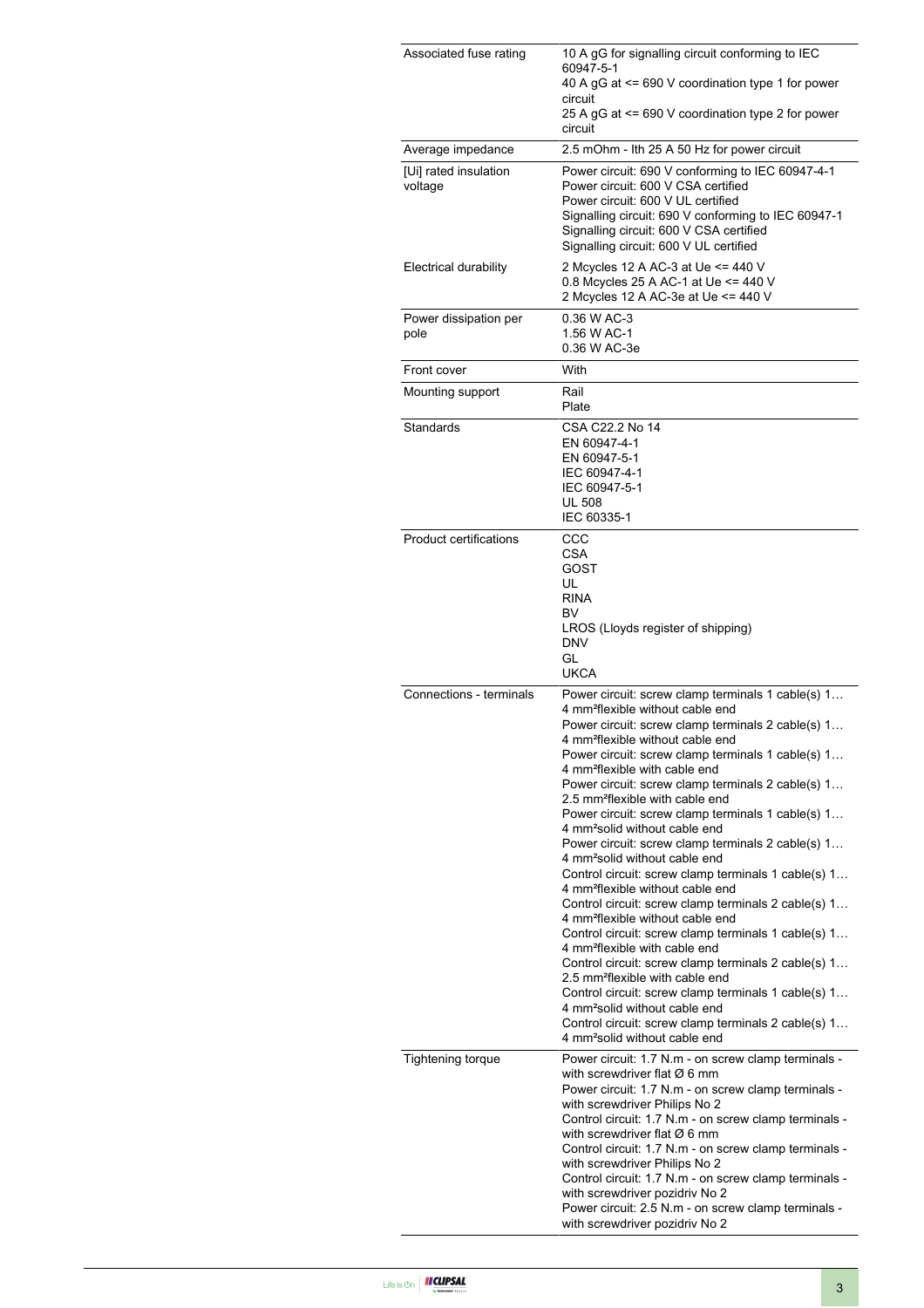| Operating time           | 65.4588.55 ms closing<br>2030 ms opening                                                                                                                                   |
|--------------------------|----------------------------------------------------------------------------------------------------------------------------------------------------------------------------|
| Safety reliability level | B10d = 1369863 cycles contactor with nominal load<br>conforming to EN/ISO 13849-1<br>B10d = 20000000 cycles contactor with mechanical<br>load conforming to EN/ISO 13849-1 |
| Mechanical durability    | 30 Mcycles                                                                                                                                                                 |
| Maximum operating rate   | 3600 cyc/h 60 °C                                                                                                                                                           |

# **Complementary**

| Coil technology                | Built-in bidirectional peak limiting diode suppressor                                                                    |
|--------------------------------|--------------------------------------------------------------------------------------------------------------------------|
| Control circuit voltage limits | 0.10.3 Uc (-4070 °C): drop-out DC<br>0.81.25 Uc (-4060 °C): operational DC<br>11.25 Uc (6070 °C): operational DC         |
| Time constant                  | 40 ms                                                                                                                    |
| Inrush power in W              | 2.4 W (at 20 $^{\circ}$ C)                                                                                               |
| Hold-in power consumption in W | 2.4 W at 20 °C                                                                                                           |
| Auxiliary contacts type        | Type mechanically linked 1 NO + 1 NC conforming to IEC 60947-5-1<br>Type mirror contact 1 NC conforming to IEC 60947-4-1 |
| Signalling circuit frequency   | 25400 Hz                                                                                                                 |
| Minimum switching current      | 5 mA for signalling circuit                                                                                              |
| Minimum switching voltage      | 17 V for signalling circuit                                                                                              |
| Non-overlap time               | 1.5 Ms on de-energisation between NC and NO contact<br>1.5 ms on energisation between NC and NO contact                  |
| Insulation resistance          | > 10 MOhm for signalling circuit                                                                                         |

#### Environment

| IP degree of protection               | IP20 front face conforming to IEC 60529                                                                                                                                      |  |
|---------------------------------------|------------------------------------------------------------------------------------------------------------------------------------------------------------------------------|--|
| Climatic withstand                    | Conforming to IACS E10<br>Conforming to IEC 60947-1 Annex Q category D                                                                                                       |  |
| Protective treatment                  | TH conforming to IEC 60068-2-30                                                                                                                                              |  |
| Pollution degree                      | 3                                                                                                                                                                            |  |
| Ambient air temperature for operation | $-4060 °C$<br>6070 °C with derating                                                                                                                                          |  |
| Ambient air temperature for storage   | $-6080 °C$                                                                                                                                                                   |  |
| Operating altitude                    | $03000$ m                                                                                                                                                                    |  |
| Fire resistance                       | 850 °C conforming to IEC 60695-2-1                                                                                                                                           |  |
| Mechanical robustness                 | Vibrations contactor open: 2 Gn, 5300 Hz<br>Vibrations contactor closed: 4 Gn, 5300 Hz<br>Shocks contactor open: 10 Gn for 11 ms<br>Shocks contactor closed: 15 Gn for 11 ms |  |
| Height                                | 77 mm                                                                                                                                                                        |  |
| Width                                 | 45 mm                                                                                                                                                                        |  |
| Depth                                 | 95 mm                                                                                                                                                                        |  |
| Net weight                            | $0.485$ kg                                                                                                                                                                   |  |

## Packing Units

| Unit Type of Package 1       | <b>PCE</b>      |  |
|------------------------------|-----------------|--|
| Number of Units in Package 1 |                 |  |
| Package 1 Weight             | 524.0 g         |  |
| Package 1 Height             | 5.1 cm          |  |
| Package 1 width              | 8.6 cm          |  |
| Package 1 Length             | 10.6 cm         |  |
| Unit Type of Package 2       | S <sub>02</sub> |  |
| Number of Units in Package 2 | 15              |  |
| Package 2 Weight             | 8.234 kg        |  |
| Package 2 Height             | $15 \text{ cm}$ |  |
| Package 2 width              | 30 cm           |  |